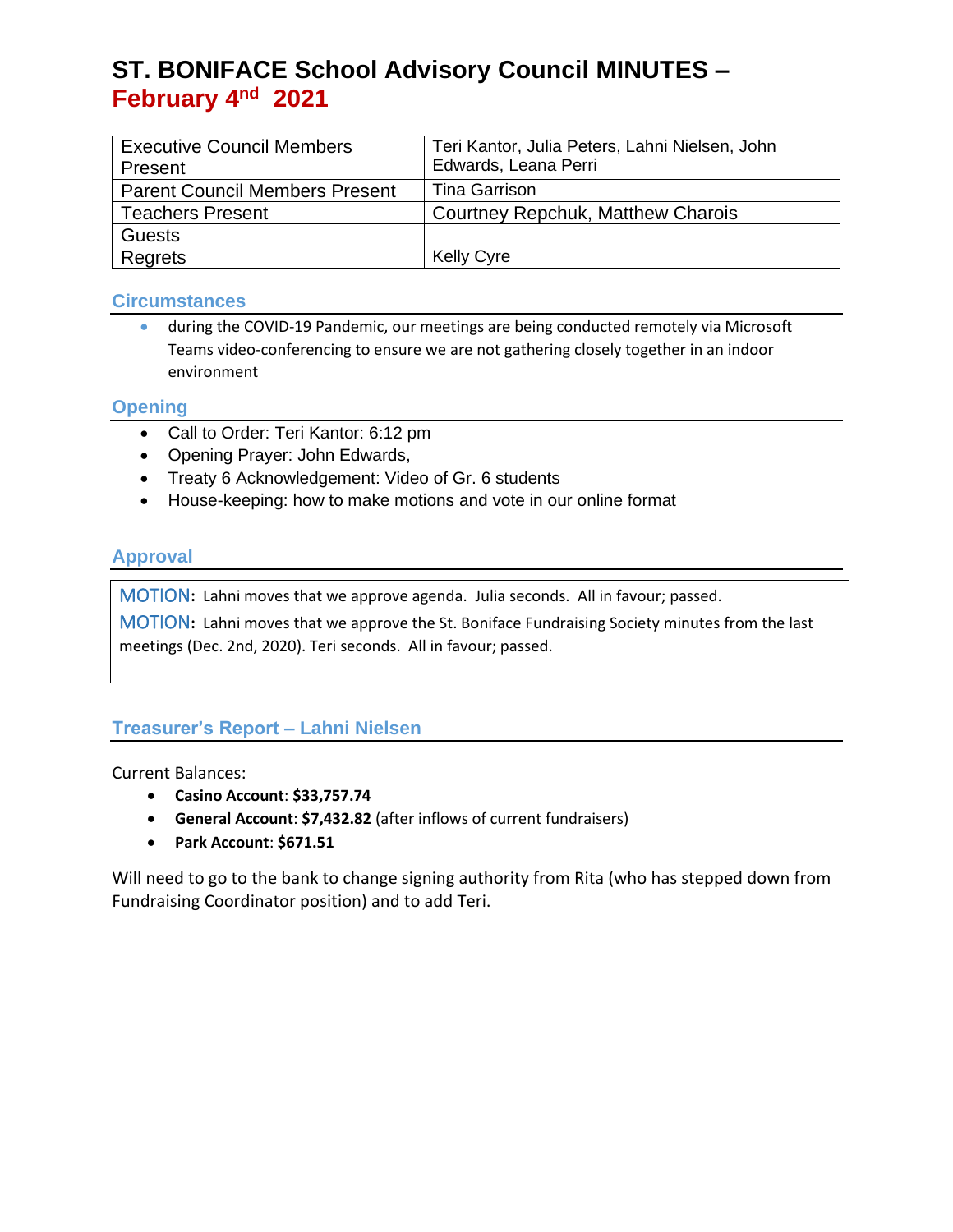## **Fundraising Update –Teri Kantor**

- Current/upcoming fundraisers :
	- o Bottle drive, Feb. 8-12, Gr. 6 initiative for year-end celebration
	- o Purdy's for Easter
- No casino date yet
- Recent fundraisers Local small businesses
	- o Royal Pizza one night, 10% back to St. Boniface SAC
		- raised \$260 but owner rounded it up to \$300
		- would spread it over 2 nights next time (for sake of Royal Pizza keeping up)
	- $\circ$  Yelo'd (ice cream and baking) owned by St. Boniface parent
		- raised about \$160 and owner rounded it up to \$200
		- will definitely repeat, in the spring (May or June)

#### **IB Evaluation Update – Courtney Repchuk**

- virtual evaluation over three days in Jan.
- one evaluator from Florida and one from Toronto
- schedule:
	- $\circ$  day one interviews with Division and school admin
	- $\circ$  day two classroom visits and interviews with staff
	- $\circ$  day three interviews with students and parents
- feedback was very positive we've shown a lot of growth since last evaluation 5 years ago
	- o evaluators had confidence that PYP is being authentically delivered at the school (not just 'on show' for evaluators)
	- o some areas of growth were identified, with school's agreement

### **Principal's Report**

#### IB Evaluation

• Leana wanted to express a huge "thank you" to the parent community for all their support over the last years – emotionally and financially – especially leading up to and during the evaluation

#### Budget for next year

- Alberta Budget not looking promising for schools
- COVID has proven to be very expensive for schools (over and above what moneys were provided)
	- $\circ$  for example, online schooling turned out to be extremely expensive for the division
- anticipating very tight school budgets coming for next year
- situation at St. Boniface enrollment will likely be down (so funding down) because we are losing two Gr. 6 classes but will likely only have one kindergarten class coming in

#### **Masks**

• Kelly and Leana had been talking about the possibility of making Thunder masks available to students as a fundraiser (cont…)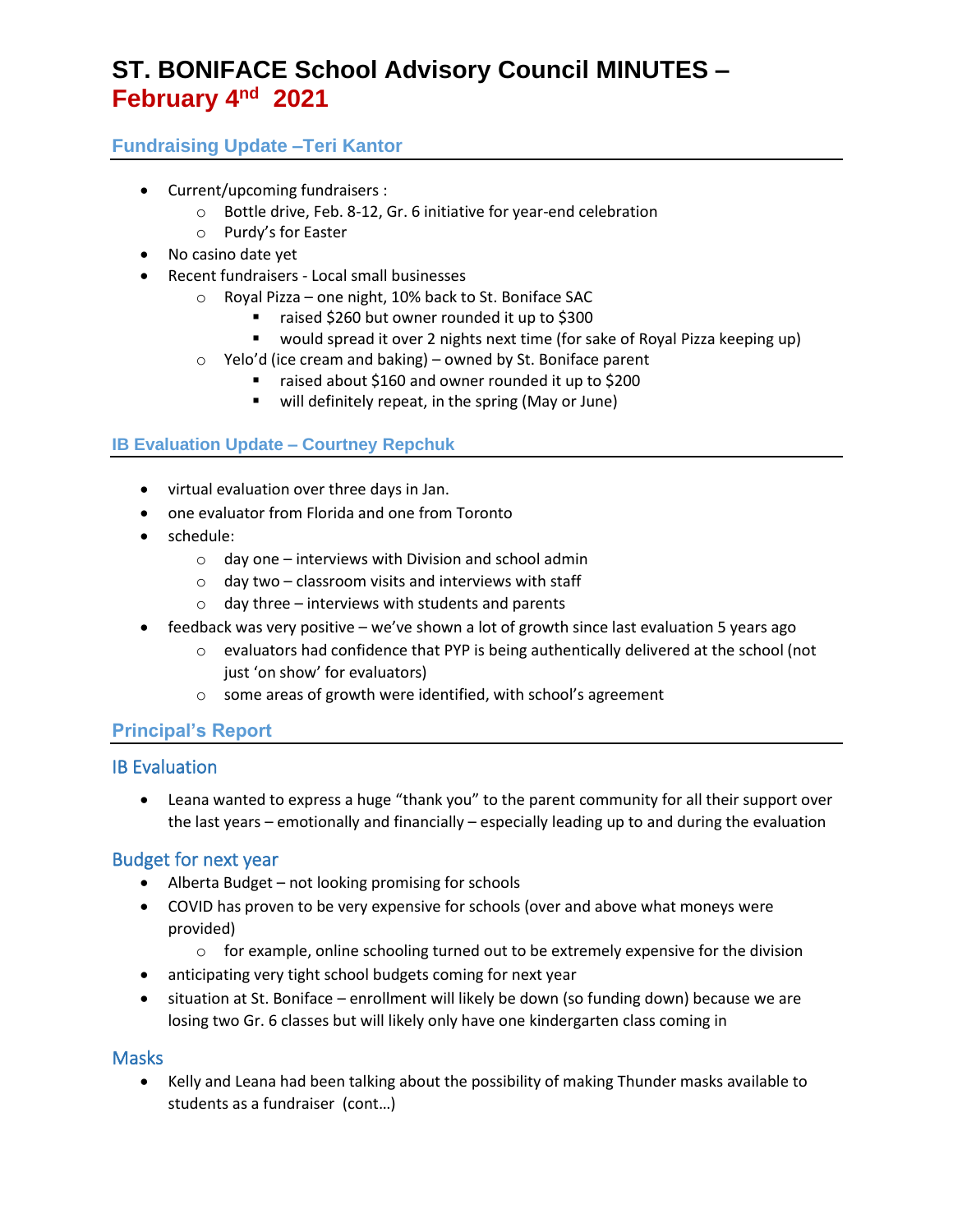- the division is okay with idea although not sure of 'optics' of a students at a more affluent school having customized masks when students at other schools have the provincially supplied masks
- Leana will look at costs and minimum ordering amounts and we'll revisit it at the next meeting
- students will likely need masks in the fall as well, so it is still viable

#### Structure of Online Schooling options for next year

- the division will be sending out a notice to all parents soon
- it will likely indicate that those opting for online will not be affiliated with a particular school (resulting in lower enrollment for St. Boniface)

#### Valentine's Day, Start of Lent

- a SWIFT message was sent out on Friday to all parents indicating that we won't be exchanging Valentine's Day card this year – instead the school is going to focus on celebrating Random Acts of Kindness Week, Feb. 15 - 19th
	- $\circ$  each class will have a 'buddy' class and they will decide on ways to show kindness to that buddy class throughout the week
	- $\circ$  students can also hand out pre-packaged treats on the Friday before Valentine's Day
- the start of Lent also coincides with Random Acts of Kindness week on Ash Wednesday, they will watch the ceremony from St. Thomas more virtually

#### Parent Surveys

• not ready yet as they need to be modified to reflect the nature of this changed school year

#### **Old Business**

- 3<sup>rd</sup> Street Beat residency for June 2020 that was cancelled cheque for \$3000.00 (refund) has arrived
	- $\circ$  the School Advisory Council gave that money to the school in the 2019-2020 school year and it was spent within the school's budget
	- o the division accounting, however, did not include that \$3000 expense in the 2019-2020 budget since the refund was not part of that year
	- o that leaves the school with a \$3000 expense to start the year
	- $\circ$  so if the school keeps the refund, their accounting will be resolved (rather than coming back to the Fundraising Society)
	- o Leana pledged that the school will still do this residency in the future and they will instigate their own fundraising initiative to cover the cost
- Sock It To YEG initiative collected over 13,000 pairs of socks!

#### **New Business**

• No new business

#### **Adjournment, 6:51 pm**

MOTION**:** Tina moves that we adjourn the meeting. Lahni seconds. All in favour; passed.